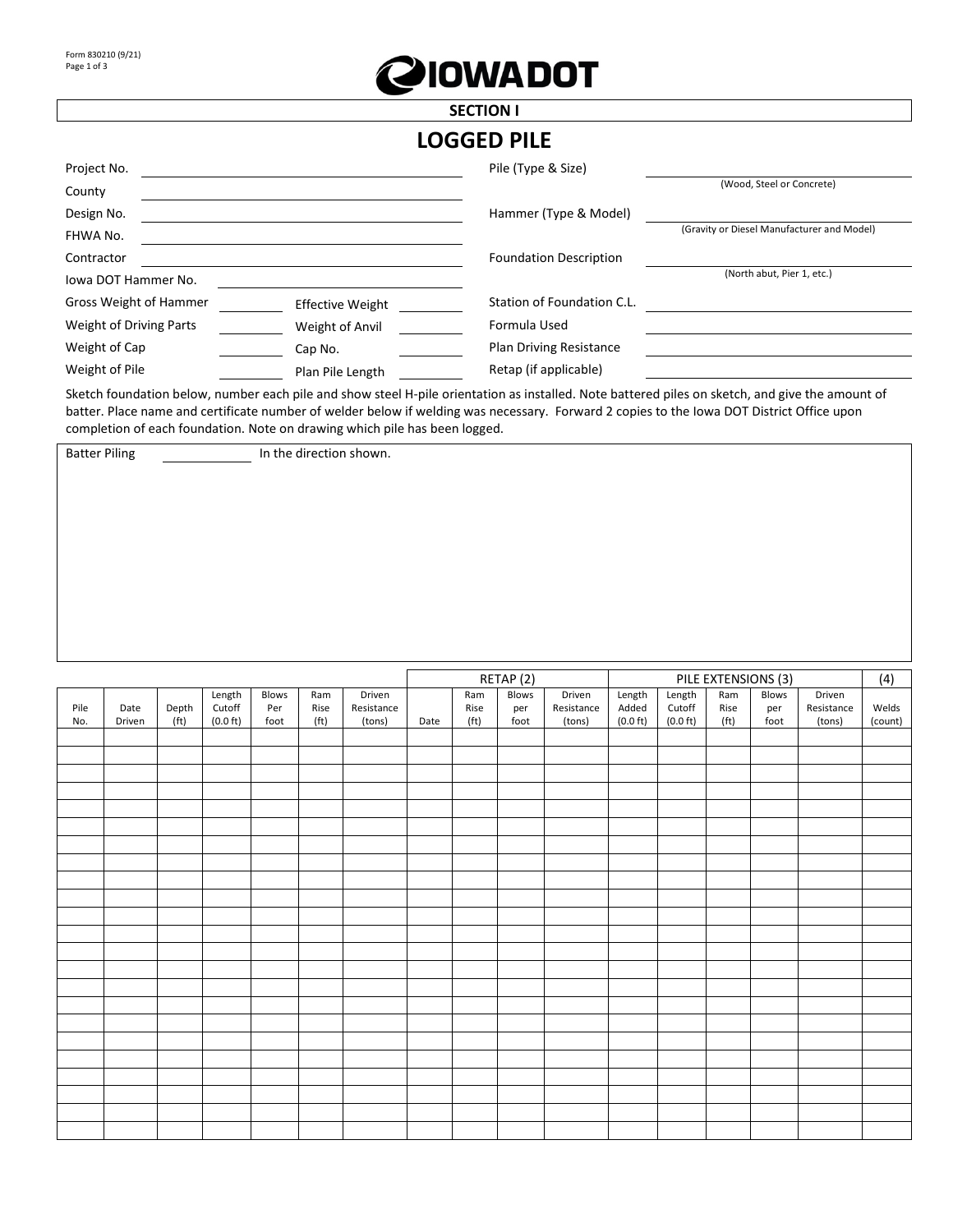## **QIOWADOT**

**SECTION II**

## **LOG OF PILING DRIVEN BY FORMULA**

|      |        |                   |                    |             |                   |            | RETAP <sub>(3)</sub> |                   |             | PILE EXTENSIONS (4) |                    |                    |                   |             |            |         |
|------|--------|-------------------|--------------------|-------------|-------------------|------------|----------------------|-------------------|-------------|---------------------|--------------------|--------------------|-------------------|-------------|------------|---------|
|      |        | (1)               |                    | (2) Average |                   |            |                      | (2) Average       |             |                     |                    |                    |                   | (2) Average |            | (5)     |
|      |        | Plan              | Length<br>Cutoff   | Penetration | Ram               | Driven     |                      | Ram               | Penetration | Driven              | Length             | Length<br>Cutoff   | Ram               | Penetration | Driven     |         |
| Pile | Date   | Length            |                    | Last Blows  | Rise              | Resistance |                      | Rise              | Last Blows  | Resistance          | Added              |                    | Rise              | Last Blows  | Resistance | Welds   |
| No.  | Driven | (f <sub>t</sub> ) | $(0.0 \text{ ft})$ | (inches)    | (f <sup>t</sup> ) | (tons)     | Date                 | (f <sup>t</sup> ) | (inches)    | (tons)              | $(0.0 \text{ ft})$ | $(0.0 \text{ ft})$ | (f <sub>t</sub> ) | (inches)    | (tons)     | (count) |
|      |        |                   |                    |             |                   |            |                      |                   |             |                     |                    |                    |                   |             |            |         |
|      |        |                   |                    |             |                   |            |                      |                   |             |                     |                    |                    |                   |             |            |         |
|      |        |                   |                    |             |                   |            |                      |                   |             |                     |                    |                    |                   |             |            |         |
|      |        |                   |                    |             |                   |            |                      |                   |             |                     |                    |                    |                   |             |            |         |
|      |        |                   |                    |             |                   |            |                      |                   |             |                     |                    |                    |                   |             |            |         |
|      |        |                   |                    |             |                   |            |                      |                   |             |                     |                    |                    |                   |             |            |         |
|      |        |                   |                    |             |                   |            |                      |                   |             |                     |                    |                    |                   |             |            |         |
|      |        |                   |                    |             |                   |            |                      |                   |             |                     |                    |                    |                   |             |            |         |
|      |        |                   |                    |             |                   |            |                      |                   |             |                     |                    |                    |                   |             |            |         |
|      |        |                   |                    |             |                   |            |                      |                   |             |                     |                    |                    |                   |             |            |         |
|      |        |                   |                    |             |                   |            |                      |                   |             |                     |                    |                    |                   |             |            |         |
|      |        |                   |                    |             |                   |            |                      |                   |             |                     |                    |                    |                   |             |            |         |
|      |        |                   |                    |             |                   |            |                      |                   |             |                     |                    |                    |                   |             |            |         |
|      |        |                   |                    |             |                   |            |                      |                   |             |                     |                    |                    |                   |             |            |         |
|      |        |                   |                    |             |                   |            |                      |                   |             |                     |                    |                    |                   |             |            |         |
|      |        |                   |                    |             |                   |            |                      |                   |             |                     |                    |                    |                   |             |            |         |
|      |        |                   |                    |             |                   |            |                      |                   |             |                     |                    |                    |                   |             |            |         |
|      |        |                   |                    |             |                   |            |                      |                   |             |                     |                    |                    |                   |             |            |         |
|      |        |                   |                    |             |                   |            |                      |                   |             |                     |                    |                    |                   |             |            |         |
|      |        |                   |                    |             |                   |            |                      |                   |             |                     |                    |                    |                   |             |            |         |
|      |        |                   |                    |             |                   |            |                      |                   |             |                     |                    |                    |                   |             |            |         |
|      |        |                   |                    |             |                   |            |                      |                   |             |                     |                    |                    |                   |             |            |         |
|      |        |                   |                    |             |                   |            |                      |                   |             |                     |                    |                    |                   |             |            |         |
|      |        |                   |                    |             |                   |            |                      |                   |             |                     |                    |                    |                   |             |            |         |
|      |        |                   |                    |             |                   |            |                      |                   |             |                     |                    |                    |                   |             |            |         |
|      |        |                   |                    |             |                   |            |                      |                   |             |                     |                    |                    |                   |             |            |         |
|      |        |                   |                    |             |                   |            |                      |                   |             |                     |                    |                    |                   |             |            |         |
|      |        |                   |                    |             |                   |            |                      |                   |             |                     |                    |                    |                   |             |            |         |
|      |        |                   |                    |             |                   |            |                      |                   |             |                     |                    |                    |                   |             |            |         |
|      |        |                   |                    |             |                   |            |                      |                   |             |                     |                    |                    |                   |             |            |         |
|      |        |                   |                    |             |                   |            |                      |                   |             |                     |                    |                    |                   |             |            |         |
|      |        |                   |                    |             |                   |            |                      |                   |             |                     |                    |                    |                   |             |            |         |
|      |        |                   |                    |             |                   |            |                      |                   |             |                     |                    |                    |                   |             |            |         |
|      |        |                   |                    |             |                   |            |                      |                   |             |                     |                    |                    |                   |             |            |         |
|      |        |                   |                    |             |                   |            |                      |                   |             |                     |                    |                    |                   |             |            |         |
|      |        |                   |                    |             |                   |            |                      |                   |             |                     |                    |                    |                   |             |            |         |
|      |        |                   |                    |             |                   |            |                      |                   |             |                     |                    |                    |                   |             |            |         |
|      |        |                   |                    |             |                   |            |                      |                   |             |                     |                    |                    |                   |             |            |         |
|      |        |                   |                    |             |                   |            |                      |                   |             |                     |                    |                    |                   |             |            |         |
|      |        |                   |                    |             |                   |            |                      |                   |             |                     |                    |                    |                   |             |            |         |
|      |        |                   |                    |             |                   |            |                      |                   |             |                     |                    |                    |                   |             |            |         |
|      |        |                   |                    |             |                   |            |                      |                   |             |                     |                    |                    |                   |             |            |         |
|      |        |                   |                    |             |                   |            |                      |                   |             |                     |                    |                    |                   |             |            |         |
|      |        |                   |                    |             |                   |            |                      |                   |             |                     |                    |                    |                   |             |            |         |
|      |        |                   |                    |             |                   |            |                      |                   |             |                     |                    |                    |                   |             |            |         |
|      |        |                   |                    |             |                   |            |                      |                   |             |                     |                    |                    |                   |             |            |         |
|      |        |                   |                    |             |                   |            |                      |                   |             |                     |                    |                    |                   |             |            |         |
|      |        |                   |                    |             |                   |            |                      |                   |             |                     |                    |                    |                   |             |            |         |
|      |        |                   |                    |             |                   |            |                      |                   |             |                     |                    |                    |                   |             |            |         |
|      |        |                   |                    |             |                   |            |                      |                   |             |                     |                    |                    |                   |             |            |         |
|      |        |                   |                    |             |                   |            |                      |                   |             |                     |                    |                    |                   |             |            |         |
|      |        |                   |                    |             |                   |            |                      |                   |             |                     |                    |                    |                   |             |            |         |
|      |        |                   |                    |             |                   |            |                      |                   |             |                     |                    |                    |                   |             |            |         |